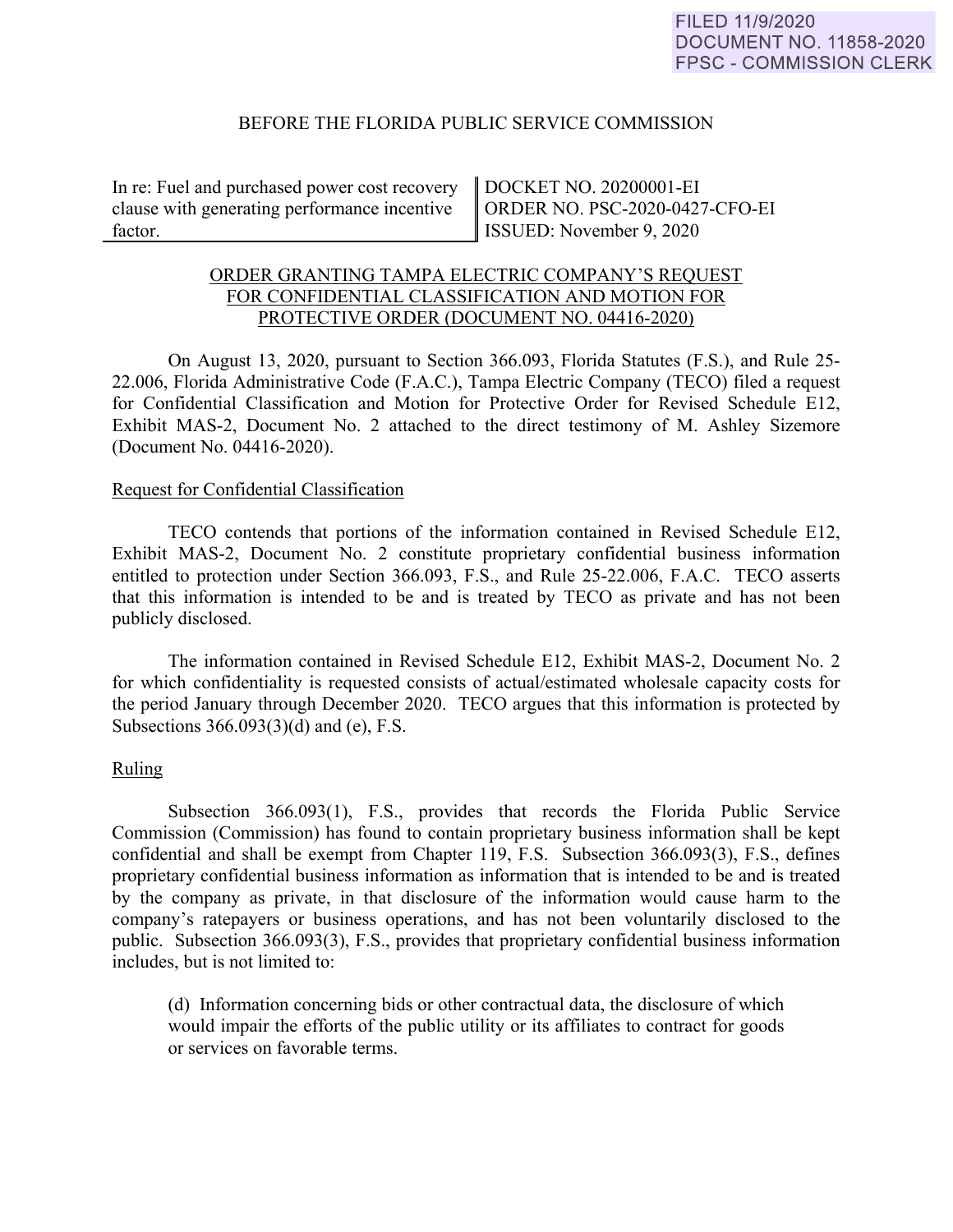(e) Information relating to competitive interests, the disclosure of which would impair the competitive business of the provider of the information.

Upon review, it appears the information and data provided in this request satisfies the criteria set forth in Subsection 366.093(3), F.S., for classification as proprietary confidential business information. The transportation pricing data for coal appears to be "information concerning bids or other contractual data, the disclosure of which would impair the efforts of the public utility or its affiliates to contract for goods or services on favorable terms" and "information relating to competitive interests, the disclosure of which would impair the competitive business of the provider of the information." Thus the information identified in Document No. 04175-2020 shall be granted confidential classification.

Pursuant to Subsection 366.093(4), F.S., confidential classification may only extend for up to 18 months from the issuance of an Order granting confidential classification unless "the Commission finds, for good cause, that the protection from disclosure shall be for a specified longer period." I find that the information identified in Document No. 04416-2020 shall be granted confidential classification for a period of 18 months from the issuance of this Order.

#### Motion for Temporary Protective Order

TECO also seeks protection of the documents as provided in Subsection 366.093(2), F.S., and Rule 25-22.006(6), F.A.C. Subsection 366.093(2), F.S., directs that all records produced pursuant to a discovery request for which proprietary confidential status is requested shall be treated by any party subject to the public records law as confidential and exempt from the public records law. Subsection 119.07(1), F.S. Rule 25-22.006(6), F.A.C., codifies the Commission's policy regarding the protection of confidential information from public disclosure during the discovery process in a manner that is not overly burdensome to both parties. Rule 25-  $22.006(6)(a)$ , F.A.C., in pertinent part, states:

In any formal proceeding before the Commission, any utility or other person may request a protective order protecting proprietary confidential business information from discovery. Upon a showing by a utility or other person and a finding by the Commission that the material is entitled to protection, the Commission shall enter a protective order limiting discovery in the manner provided for in Rule 1.280, Florida Rules of Civil Procedure.

 Upon consideration of TECO's assertions of the confidential nature of the information contained in Document No. 04416-2020, TECO's Motion for Temporary Protective Order is hereby granted. As a result, this information shall be protected from disclosure pursuant to Rule 25-22.006(6), F.A.C.

Based on the foregoing, it is hereby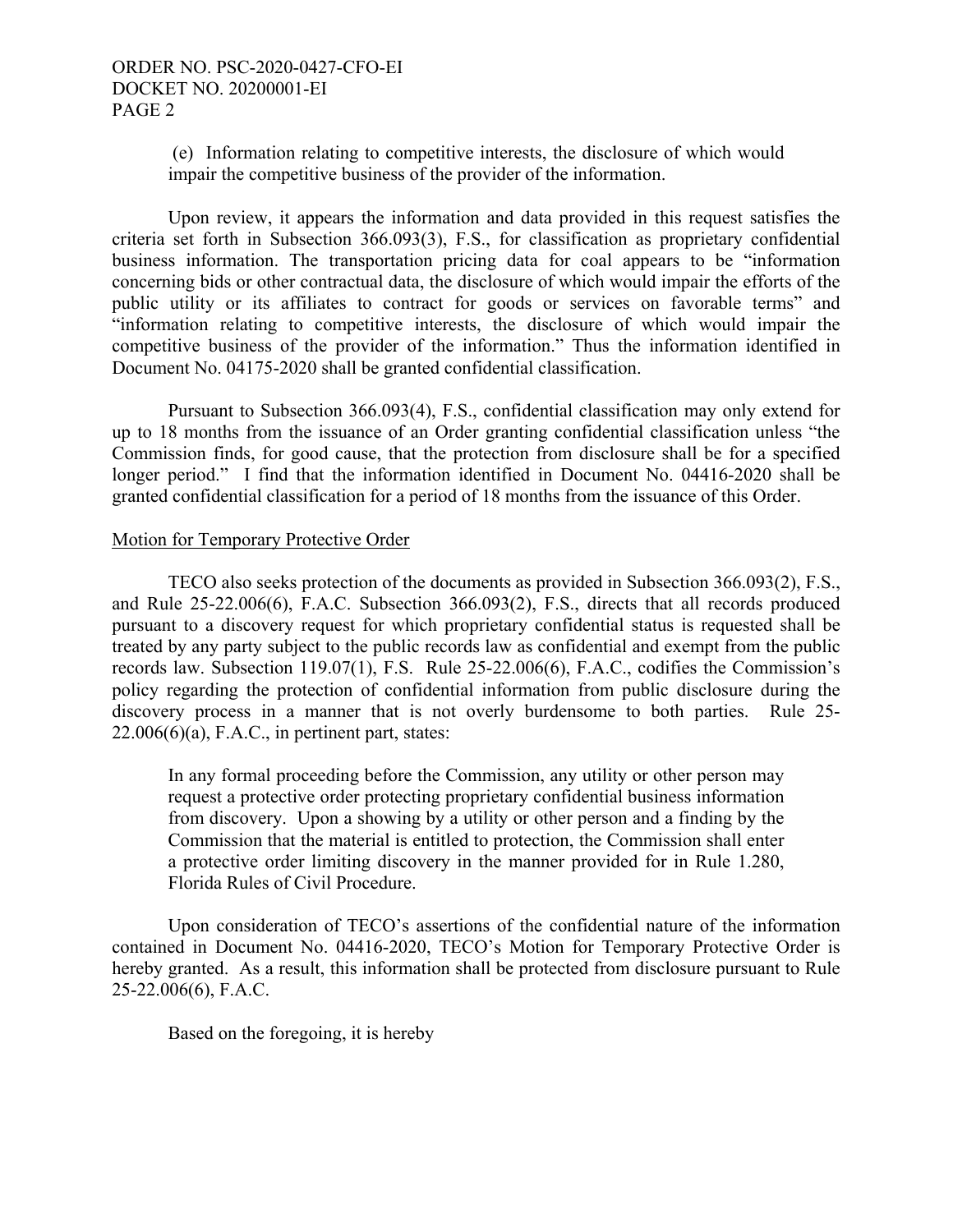ORDER NO. PSC-2020-0427-CFO-EI DOCKET NO. 20200001-EI PAGE 3

 ORDERED by Commissioner Andrew Giles Fay, as Prehearing Officer, that Tampa Electric Company's Request for Confidential Classification of Document No. 04416-2020, is granted, as set forth herein. It is further

 ORDERED that Tampa Electric Company's Motion for Temporary Protective Order of the information in Document No. 04416-2020 is granted. It is further

 ORDERED that the information in Document No. 04416-2020 for which confidential classification has been granted, shall remain protected from disclosure for a period of up to 18 months from the date of issuance of this Order. It is further

 ORDERED that this Order shall be the only notification by the Commission to the parties of the date of declassification of the materials discussed herein.

By ORDER of Commissioner Andrew Giles Fay, as Prehearing Officer, this 9th day of November, 2020.

 ANDREW GILES FAY Commissioner and Prehearing Officer Florida Public Service Commission 2540 Shumard Oak Boulevard Tallahassee, Florida 32399 (850) 413-6770 www.floridapsc.com

Copies furnished: A copy of this document is provided to the parties of record at the time of issuance and, if applicable, interested persons.

SBr

## NOTICE OF FURTHER PROCEEDINGS OR JUDICIAL REVIEW

 The Florida Public Service Commission is required by Section 120.569(1), Florida Statutes, to notify parties of any administrative hearing or judicial review of Commission orders that is available under Sections 120.57 or 120.68, Florida Statutes, as well as the procedures and time limits that apply. This notice should not be construed to mean all requests for an administrative hearing or judicial review will be granted or result in the relief sought.